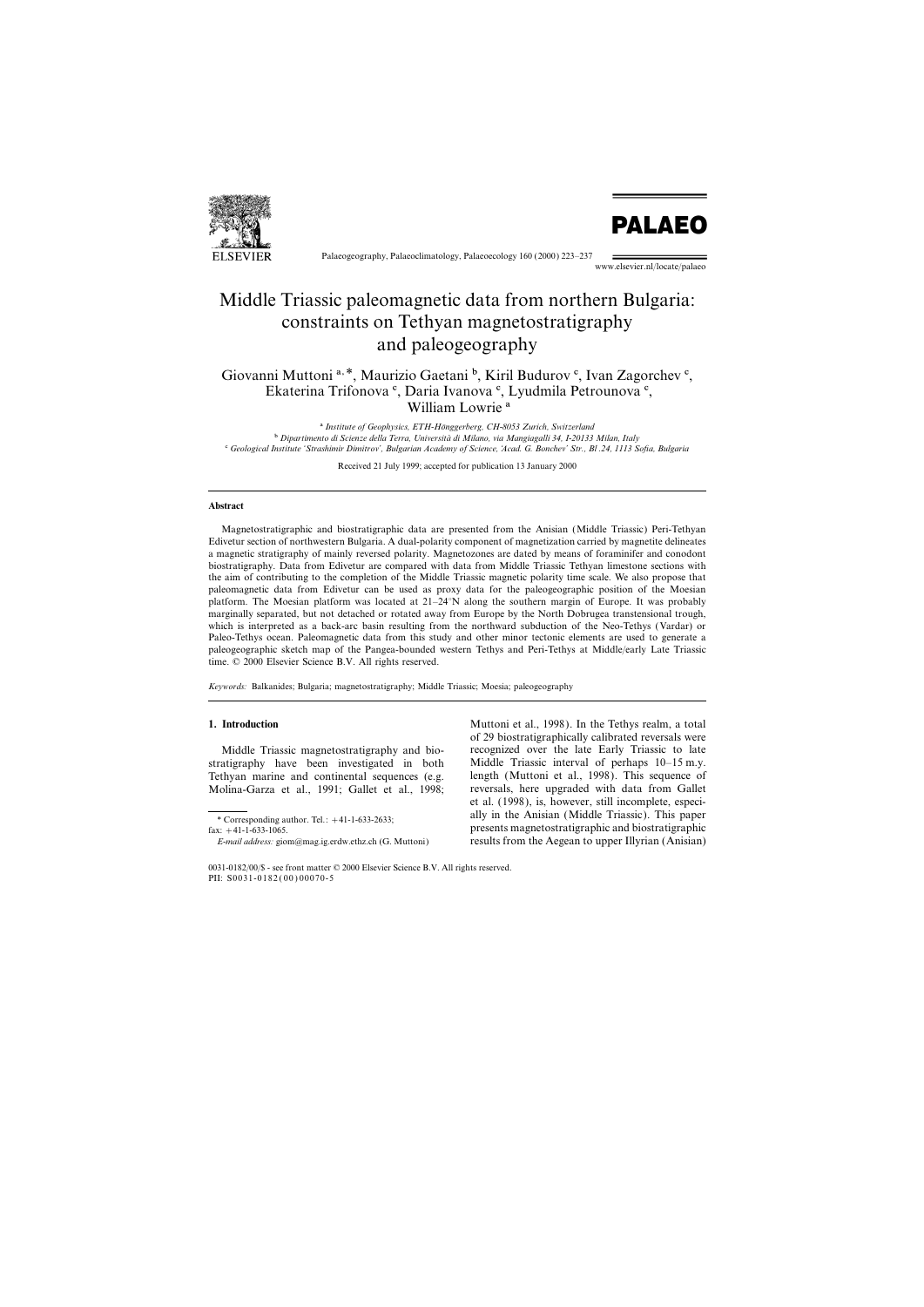Edivetur section of northwestern Bulgaria with the terized by virtually no tectonic deformation, are aim of contributing to the completion of the known from borehole data to be very similar to Middle Triassic marine magnetic polarity time coeval sediments from the Balkanides. scale tied to ammonoid, conodont and foraminifer The Triassic succession of the Balkanides, as biostratigraphy. This study also represents the first well as the Moesian platform, is of the Peribiostratigraphic data from the Peri-Tethyan (Tronkov, 1973; Tronkov in Tenchov, 1993; marine environment to data from the literature Zagorchev and Budurov, 1997): from the Tethyan marine realm. 1. The Petrohan Terrigenous Group, comprising

be used to constrain the paleogeographic position (Germanic) affinity. of northwestern Bulgaria, and tentatively of the 2. The Iskur Carbonate Group, characterized pre-Moesian platform of northern Bulgaria and south- dominantly by shallow-marine limestones and ern Romania, in the Middle Triassic. The Moesian dolomites with subordinate marls and shales. platform is considered to be of European affinity 3. The Moesian Group, which consists of marine (e.g. Robertson and Dixon, 1984; Sengor et al., shales, siltstones and sandstones, intercalated 1984; Dercourt et al., 1993), and either occupied with thick conglomerate and breccia layers with 1984; Dercourt et al., 1993), and either occupied the region of the modern-day Carpathian loop horst-derived Triassic carbonate pebbles, and (Robertson and Dixon, 1984), or was not substan- occasional limestone beds. tially displaced from its present-day position with respect to stable Europe (Dercourt et al., 1993). *2.2. Geological setting of the Belogradchik area* However, to date, no useful paleomagnetic data have been produced to help resolve this At the Belogradchik anticlinorium, the Triassic conundrum. sedimentary succession covers disconformably

Belogradchik in northwestern Bulgaria pertains to nental deposits and, subsequently, by sediments the Fore-Balkan zone (Fig. 1a). The Fore-Balkan related to the Triassic marine transgression. The is the frontal, less deformed portion of the north- lower part of the Triassic sequence in the vergent Balkanides thrust-and-fold belt that origi- Belogradchik area comprises the Petrohan nated as a consequence of Africa/Europe con- Terrigenous Group as subdivided into a conglomvergence in the Cenozoic. The Balkanides comprise erate-sandstone formation and the Slivovnik pre-Alpine basement rocks overlain by Mesozoic Formation. The conglomerate-sandstone formato Paleogene sediments. Deformation in the tion consists of reddish, thick-bedded, coarse-Balkanides occurred in the Late Triassic, Middle grained clastic rocks, bearing mainly quartz grains Cretaceous, Late Cretaceous, and, most severely, and pebbles, and characterized by graded and/or Paleogene. The Fore-Balkan makes transition to cross bedding. Its thickness, laterally variable, is the north to the Moesian platform of Northern of about 200 m at Belogradchik. The Slivovnik Bulgaria and southern Romania (Fig. 1a). The Formation replaces the conglomerate-sandstone Moesian platform comprises Paleozoic to formation in the Granitovo strip area (Fig. 1b) Cenozoic sediments presently buried under the and consists of light-reddish, pink or grayish-white<br>Neogene and Quaternary loess and alluvial cover coarse arkosic sandstones. The lower contact with Neogene and Quaternary loess and alluvial cover of the Danube river plain. These sediments, charac- the Paleozoic granites is often difficult to observe

attempt to correlate magnetostratigraphic and Tethyan type and, from bottom to top, consists of

- The paleomagnetic data from Edivetur can also continental red beds with Buntsandstein
	-
	-

Permian terrigenous sediments (Fig. 1b). North of Belogradchik, along the Granitovo strip, the **2. Geology 2. Geology Triassic sequence overlies with a depositional con**tact Paleozoic weathered granitoids. Most proba-*2.1. Regional geological setting* bly, these granitoids were emergent during most of the Permian and earliest Triassic times, and The study area at Edivetur north of were gradually covered by Lower Triassic conti-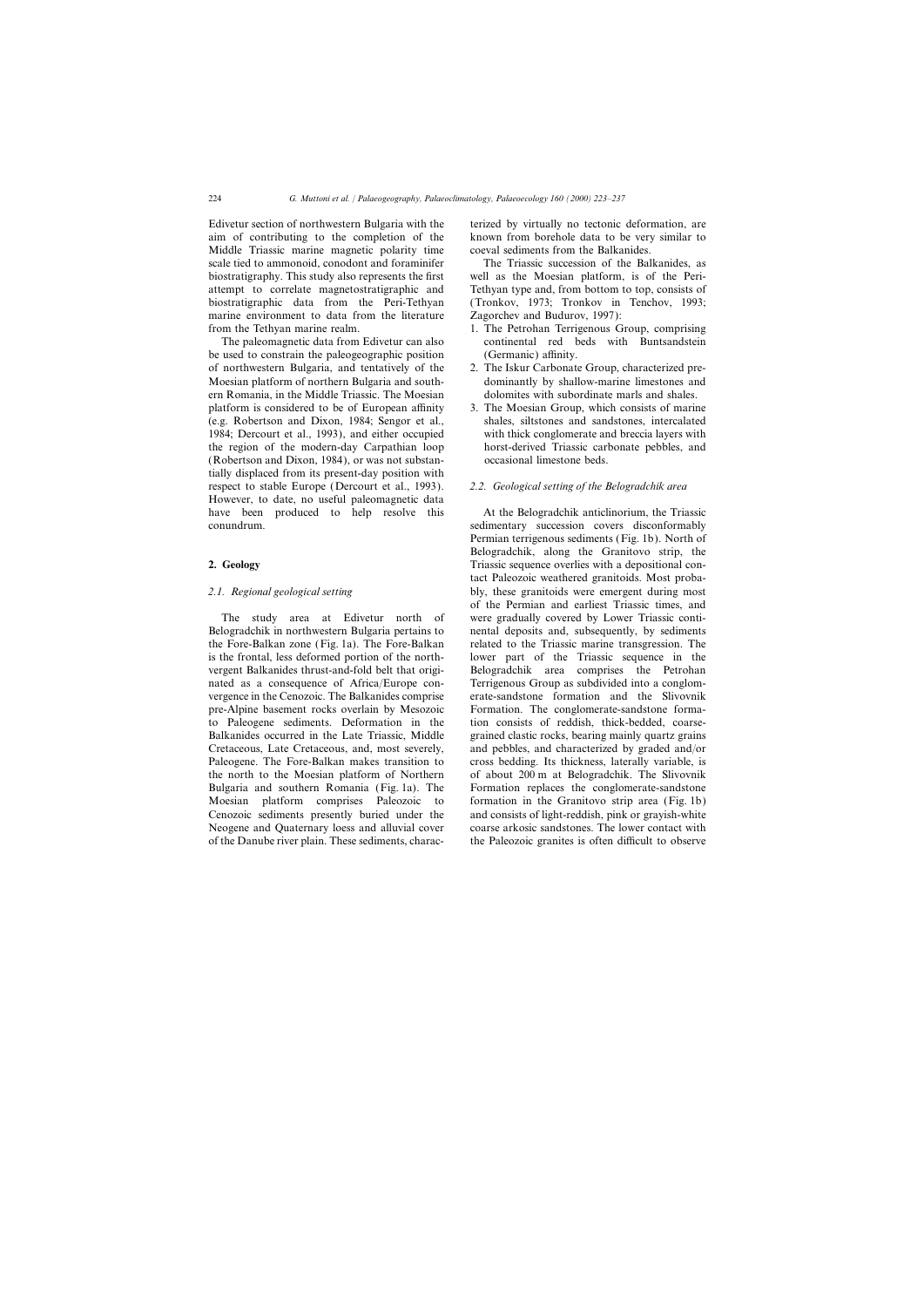

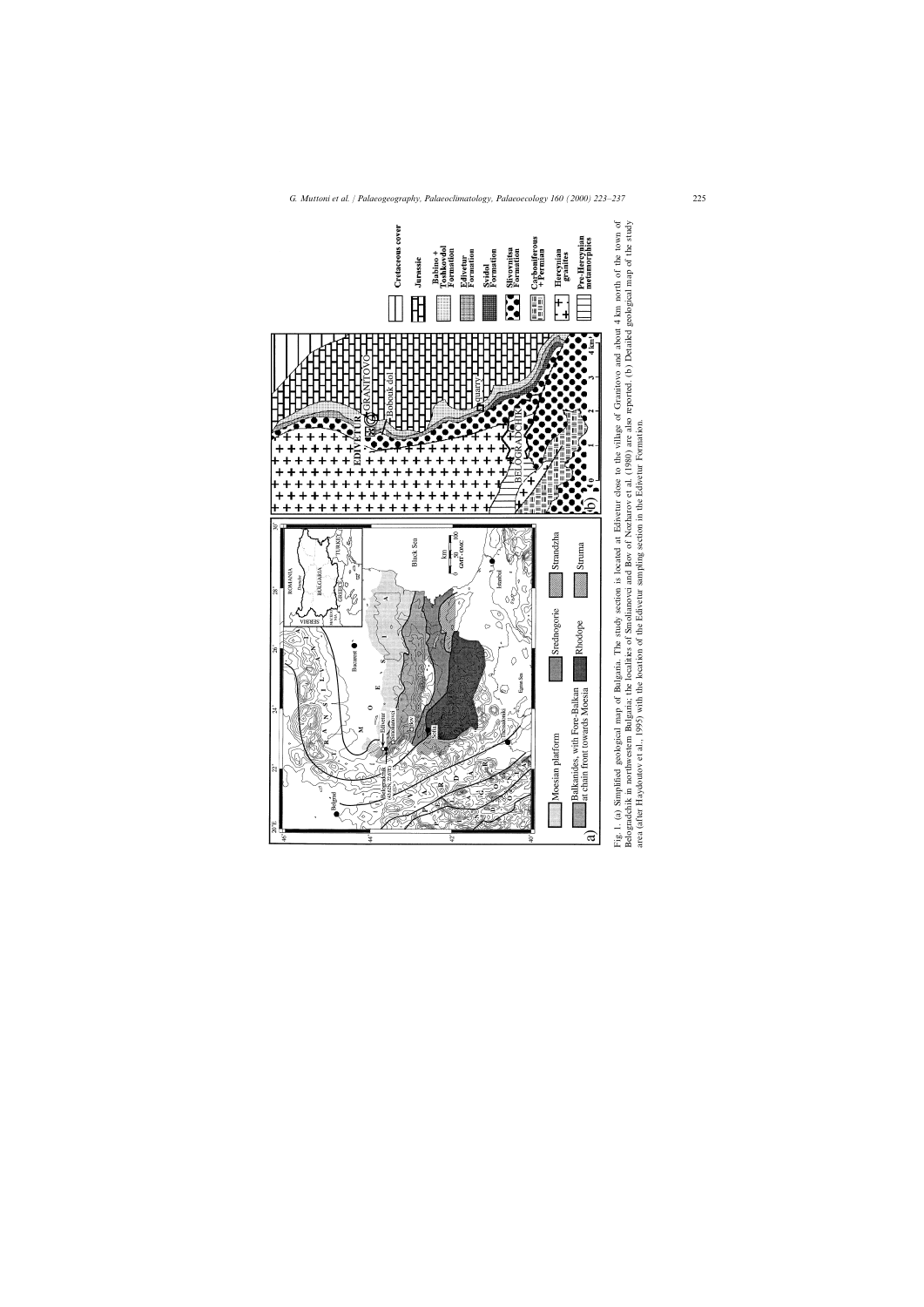very similar to the weathered granitoids from *Group* which they derived. The marine ingression is represented by the overlying Iskur Carbonate Group. The Edivetur Formation contains a rich fora-The basal part of the Iskur Carbonate Group, minifer fauna with, among others, *Meandrospira* transgressional over the conglomerate-sandstone *deformata* Salaj, *Nodosaria* cf. *scyphica* Efimova, formation, comprises the Svidol Formation, which *Nodosaria expolita* Trifonova, *Pilammina densa* consists of alternating reddish, pink, yellowish and Pantic, *Glomospirella vulgaris* Ho, *Meandrospira* gray siltstones, marls and limestones. According *dinarica* Kochansky-Devide & Pantic, to Tronkov (1973) and Tronkov (in Tenchov, *Arenovidalina chialingchiangensis* Ho, *Earlandia* 1993), the Svidol Formation is gradually thinning *tintinniformis* (Misik), *Pilamminella semiplana* out and is laterally replaced by the Edivetur Kochansky-Devide & Pantic, *Ophthalmidium exi-*Formation, which can be followed as a thin strip *guum* Koehn-Zanninetti and *Oberhauserella mesot*only along the northern limb of the Belogradchik *riasica* Fuchs. The Edivetur Formation is anticlinorium where it reaches a thickness of 20 m attributed to *M. deformata* and *P. densa* foraminiat the type section of Edivetur (Fig. 1b). The fer zones of Aegean to upper Illyrian (Anisian) Edivetur Formation, which is the object of this age (Fig. 2). Conodonts in the Edivetur Formation study, is characterized by calcareous sandstones are scarce. Fragments of platform conodonts, and oolithic, biodetrital limestones light brownish probably *Paragondolella* cf. *bulgarica* Budurov & or whitish gray in colour, often containing for all Stefanov or *Paragondolella* cf. *regale* (Mosher), or whitish gray in colour, often containing foraminifers at the core of large ooids. The Iskur were found in sample Gr15 (Fig. 2). These cono-<br>Carbonate Group ends with the Babino Formation donts are attributed to the Pelsonian (Anisian), in Carbonate Group ends with the Babino Formation (Tronkov, 1973; Tronkov in Tenchov, 1993). This general agreement with foraminifer biostratigraformation, well exposed along the nearby Bobouk phy. The ramiform element *Enantiognathus ziegleri* Valley, consists of nodular clayey-silty limestones, (Diebel ) of Triassic age was found in sample Gr16. sandy limestones and sandy marls, with thin In Bulgaria, this element is not known to occur in interbeds of pure limestones, containing brachio-<br>the earliest part of the Triassic, as well as after the pods, bivalves and crinoid ossicles. The thickness earliest Carnian (earliest Late Triassic). The range of this formation in the Granitovo strip is of about of *E. ziegleri* was, however, probably controlled 50 m or less. by peculiar environmental conditions in the Peri-

### **3. Biostratigraphy** *Group*

Early Triassic in age because it lies immediately *mombergensis* Tatge' and '*Gondolella navicula* below biostratigraphically dated Middle Triassic Huckriede'. After taxonomic revision, these consediments. Moreover, at the village of Belotintsi dont taxa are referred in this study to (Vidin District), the plant species *Equisetites Paragondolella bulgarica* Budurov & Stefanov and *mougeoti* Brogniart, known from the Early Triassic *Paragondolella hanbulogi* Sudar & Budurov, of Germany, France and Yugoslavia (Harkovska respectively. We found additional specimens of *P.* and Tenchov, 1963), was found in the portion of *bulgarica and P. hanbulogi* at Babino Formation the conglomerate-sandstone formation which, sections located in the Bobouk Valley and in a the conglomerate-sandstone formation which, according to Tronkov (in Haydoutov et al., 1995), quarry on the road Belogradchik-Oreshets<br>correlates with the Slivovnik Formation. (Fig. 1b). At these localities, the Babino

## because the Slivovnik basal arkosic sandstones are *3.2. Edivetur Formation of the Iskur Carbonate*

the earliest part of the Triassic, as well as after the Tethyan realm.

# *3.3. Babino Formation of the Iskur Carbonate*

*3.1. Petrohan Terrigenous Group* Budurov (1960, 1962) found the first conodont assemblage in the Babino Formation from the The Petrohan Terrigenous Group is considered Granitovo strip with specimens of '*Gondolella*  $(Fig. 1b)$ . At these localities, the Babino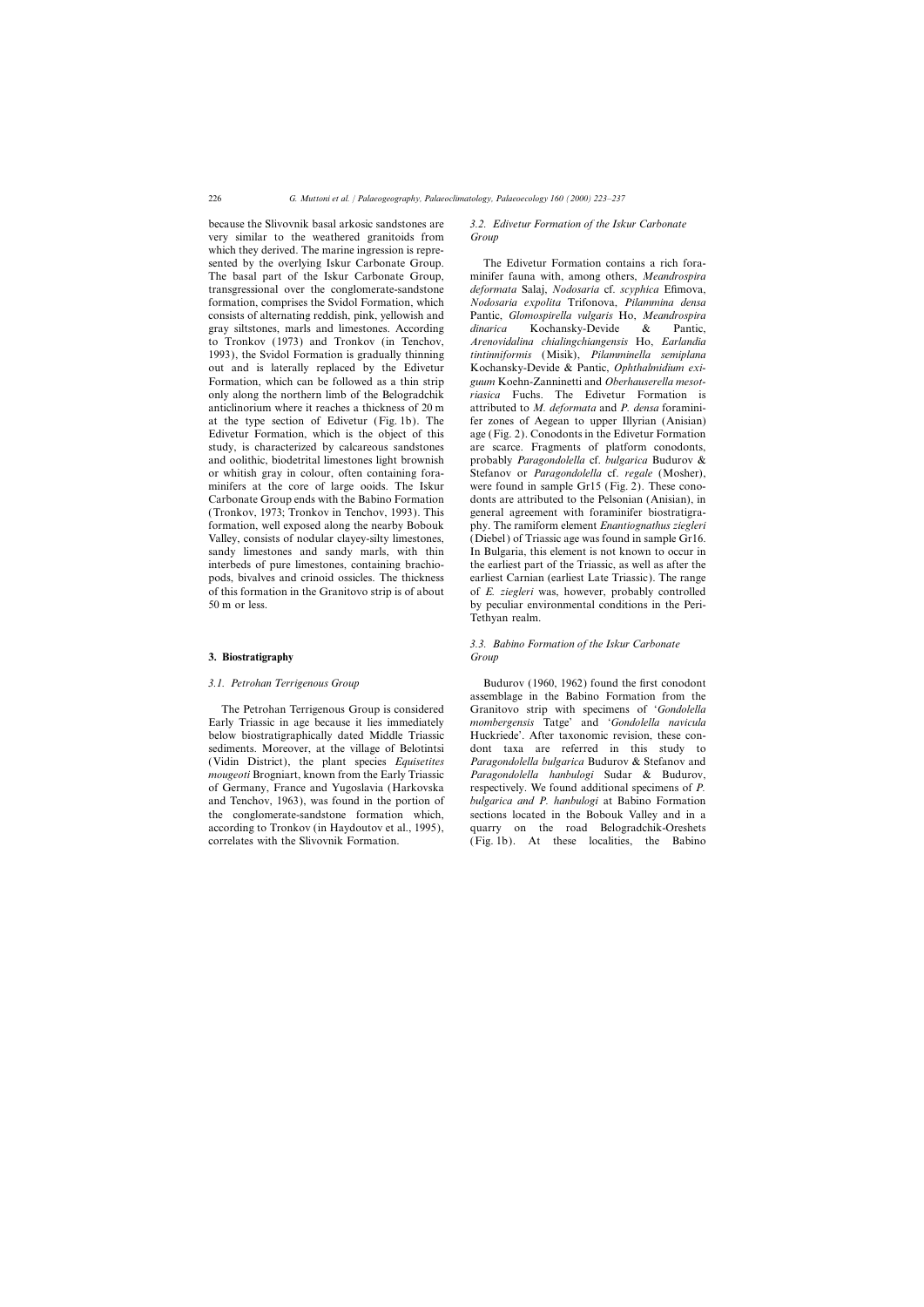

Fig. 2. Magnetostratigraphic and biostratigraphic data from the Edivetur section. The age determination is based on foraminifer biostratigraphy and straddles the Aegean to Illyrian (Anisian) time interval (the Anisian Stage is subdivided, from bottom to top, into Aegean, Bithynian, Pelsonian and Illyrian). To the right of biostratigraphy data is a plot of relative VGP latitudes of the characteristic component as a function of stratigraphic position with polarity interpretation. Magnetic polarity zones are shown by filled and open bars for normal and reversed polarity, respectively; single-sample polarity zones are shown by half bars.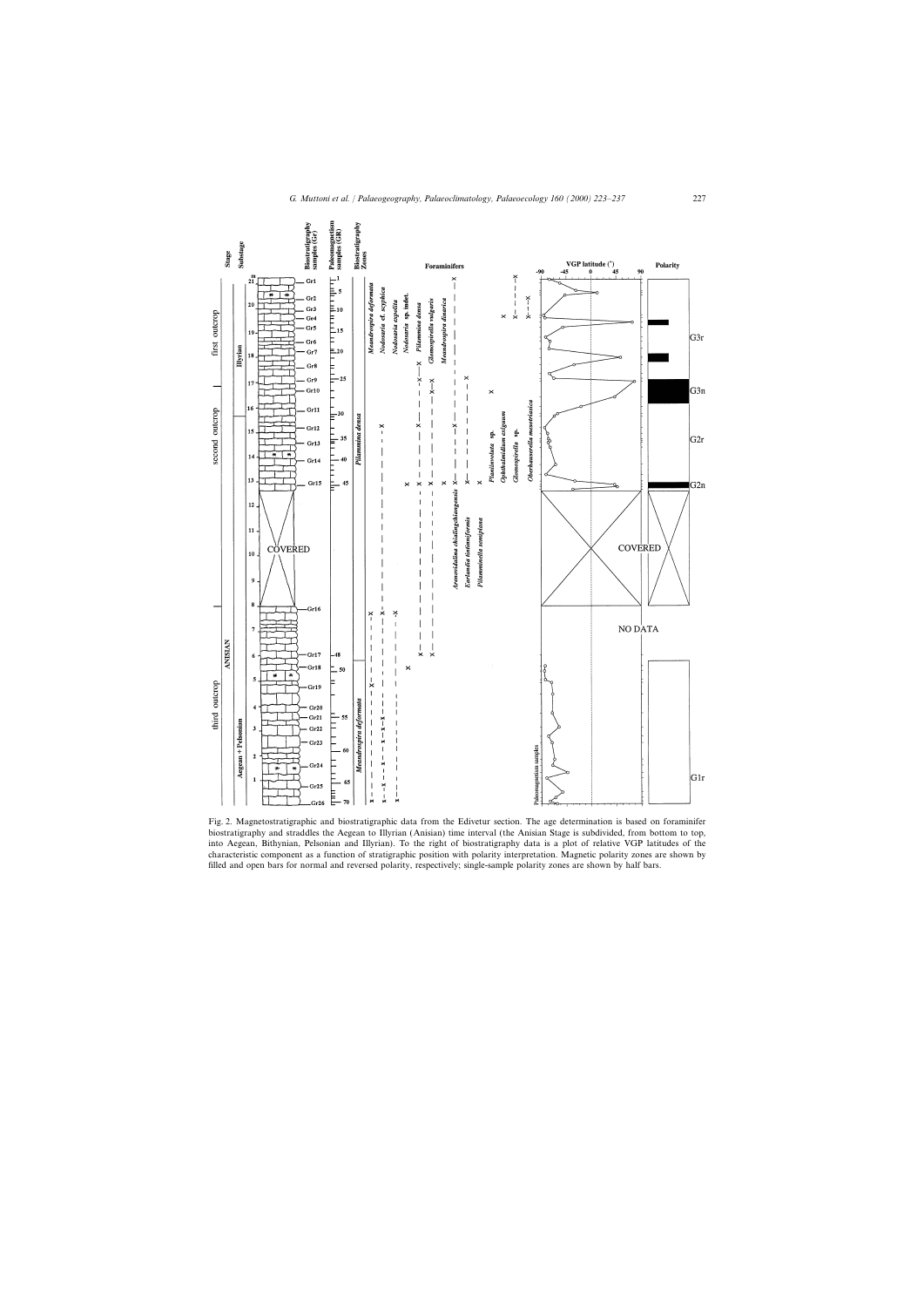other diagnostic taxa that define the *P. bulgarica* nent(s) does not saturate up to the maximum<br>Zone and part of the *Pridaella cornuta* Zone of applied field of 1 T, whereas the low coercivity Zone and part of the *Pridaella cornuta* Zone of applied field of 1 T, whereas the low coercivity complessively part of the Aegean to Illyrian phase tends to saturate at around 0.2 T. Thermal complessively part of the Aegean to Illyrian

referred to as the middle–upper part of the are dominated by the low coercivity phase charac-<br>Anisian, and the Edivetur Formation to the lower terized by maximum unblocking temperatures of Anisian, and the Edivetur Formation to the lower terized by maximum unblocking temperatures of part of the Middle Anisian (cf. Tronkov, 1973) about 570°C (Fig. 3b). This main magnetic compart of the Middle Anisian (cf. Tronkov, 1973). about  $570^{\circ}$ C (Fig. 3b). This main magnetic com-<br>However in the locality of Edivetur a lateral ponent, which is interpreted as a magnetite phase, However, in the locality of Edivetur, a lateral ponent, which is interpreted as a magnetite phase,<br>transition of the Babino and Edivetur formations coexists with high coercivity phases with maximum transition of the Babino and Edivetur formations coexists with high coercivity phases with maximum<br>is observed. Our new biostrationalise results con-<br>unblocking temperatures around 100 and 650°C.

Formation at the type locality of Edivetur north<br>of Belogradchik (Fig. 1b) with a water-cooled rock<br>direction; this component unblocks between room<br>drill and oriented with a magnetic compass. The<br>natural remanent magnetiz After pilot thermal and AF demagnetization<br>
studies, all specimens were subjected to progressive<br>
thermal demagnetization. A least-square analysis<br>
was applied to determine the component directions<br>
of NRM (Kirschvink, 198 (Zijderveld, 1967). Site mean directions were deter- dip/dip). The overall mean direction in tilt-cor-

The mean NRM intensity is around  $6 \times 10^{-5}$  A/m. The magnetic susceptibility is generally very low but stable during the thermal **5. Magnetostratigraphy** demagnetization treatment. Acquisition curves of isothermal remanent magnetization (IRM) show A virtual geomagnetic pole (VGP) was calcu-

Formation contains conodont index species and components (Fig. 3a). The high coercivity compo-<br>other diagnostic taxa that define the *P. bulgarica* nent(s) does not saturate up to the maximum (Anisian) age.<br>Intil recently, the Babino Formation was IRM (Lowrig, 1990) show that most of the samples Until recently, the Babino Formation was IRM (Lowrie, 1990) show that most of the samples<br>
erred to as the middle-upper part of the are dominated by the low coercivity phase characis observed. Our new biostratigraphic results con-<br>firm that the two formations are partly coeval. which are interpreted as goethite and hematite, respectively.

## *4.3. Paleomagnetic directions* **4. Paleomagnetism**

*4.1. Paleomagnetic tecniques* Thermal demagnetization of the NRM reveals the presence of an occasional initial component of A total of 71 cores were collected in the Edivetur in-situ steep positive inclination consistent with  $\frac{1}{2}$  with  $\frac{1}{2}$  in  $\frac{1}{2}$  is  $\frac{1}{2}$  is  $\frac{1}{2}$  is  $\frac{1}{2}$  is  $\frac{1}{2}$  is  $\frac{1}{2}$  is  $\frac{1}{2}$  is

rected coordinates, obtained by inverting to common normal polarity the *N*=50 reversed and *4.2. Rock magnetic properties* normal characteristic directions, is Dec. 37.6°E, Inc.  $42.2^{\circ}$  ( $k=7$ ,  $\alpha_{95}=8.4^{\circ}$ ) (Table 1).

the presence of a mixture of high and low coercivity lated for each 'Ch' component stable endpoint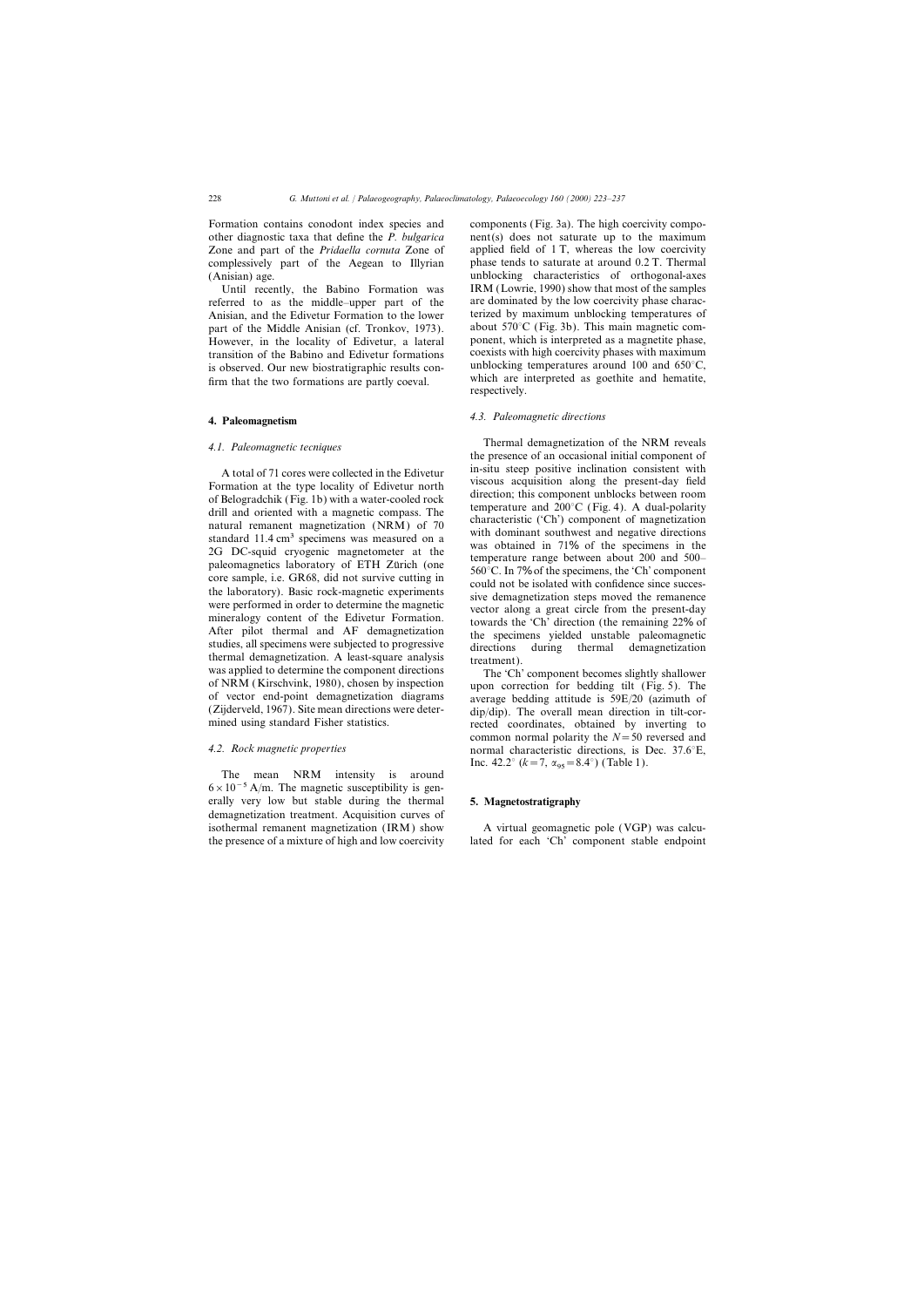

Fig. 3. Rock magnetic properties of selected Edivetur Formation samples were deduced from (a) acquisition curves of isothermal remanent magnetization (IRM) and (b) thermal unblocking characteristics of orthogonal-axes IRMs (Lowrie, 1990). See text for discussion.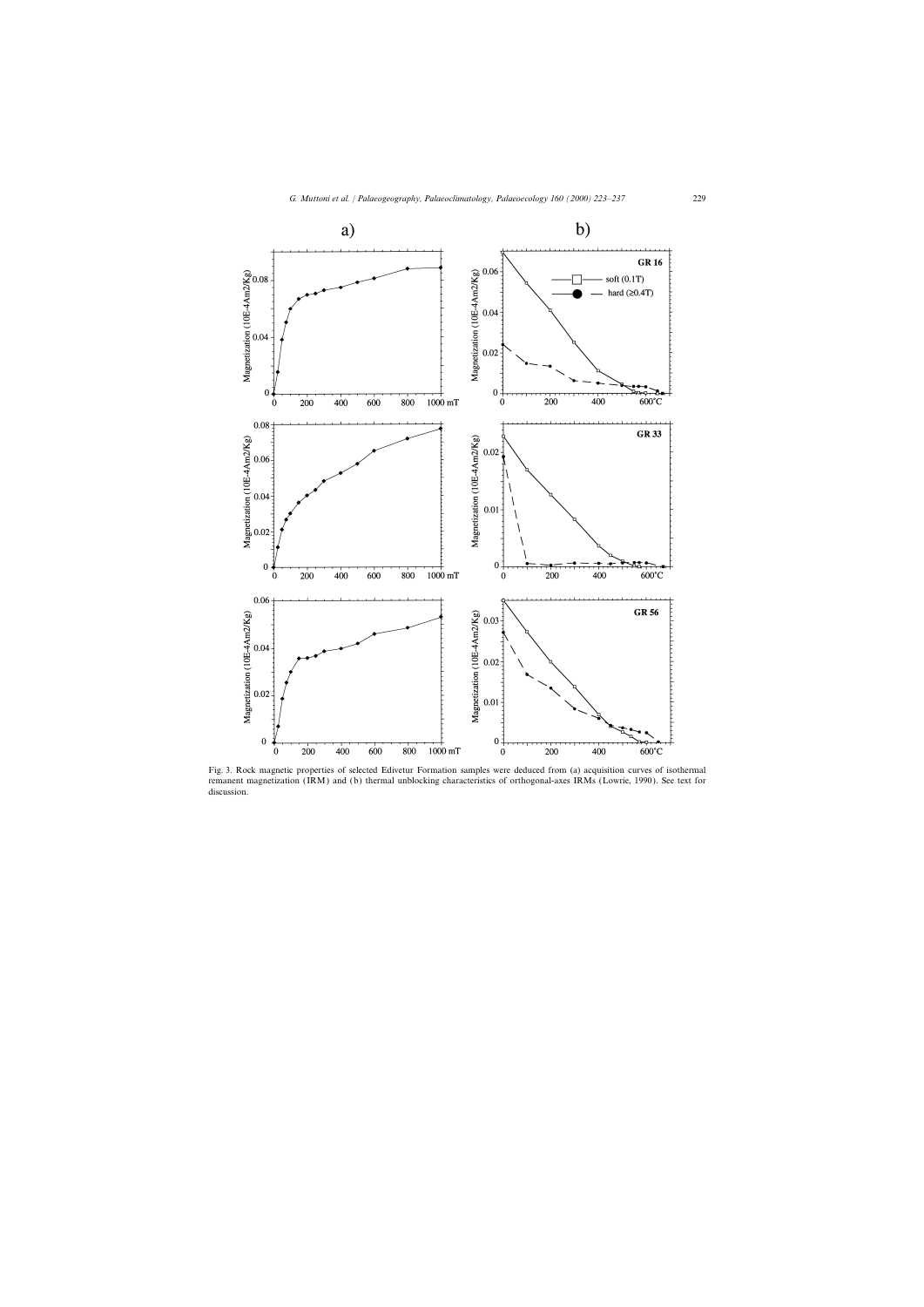

IN SITU. Tick = .01 mA/m

Fig. 4. Zijderveld thermal demagnetization diagrams of NRM of selected Edivetur Formation samples bearing characteristic magnetizations of reversed (GR16, GR33, GR50) and normal (GR26) polarity. Closed symbols are projections onto the horizontal plane, and open symbols are projections onto the vertical plane in in-situ coordinates. Demagnetization temperatures are in °C.

latitude of the specimen VGP with respect to the reversed polarity, respectively. For polarity magneoverall mean north paleomagnetic pole was used tozone identification, we adopt the nomenclature to delineate the magnetic polarity stratigraphy used by Kent et al. (1995). The VGP latitudes at (Lowrie and Alvarez, 1977; Kent et al., 1995). Edivetur define a lower reversed (G1r)–normal VGP relative latitudes approaching  $+90^{\circ}N$  and (G2n)–reversed (G2r)–normal (G3n)–reversed

direction after correction for bedding tilt. The  $-90^{\circ}$ N are interpreted as recording normal and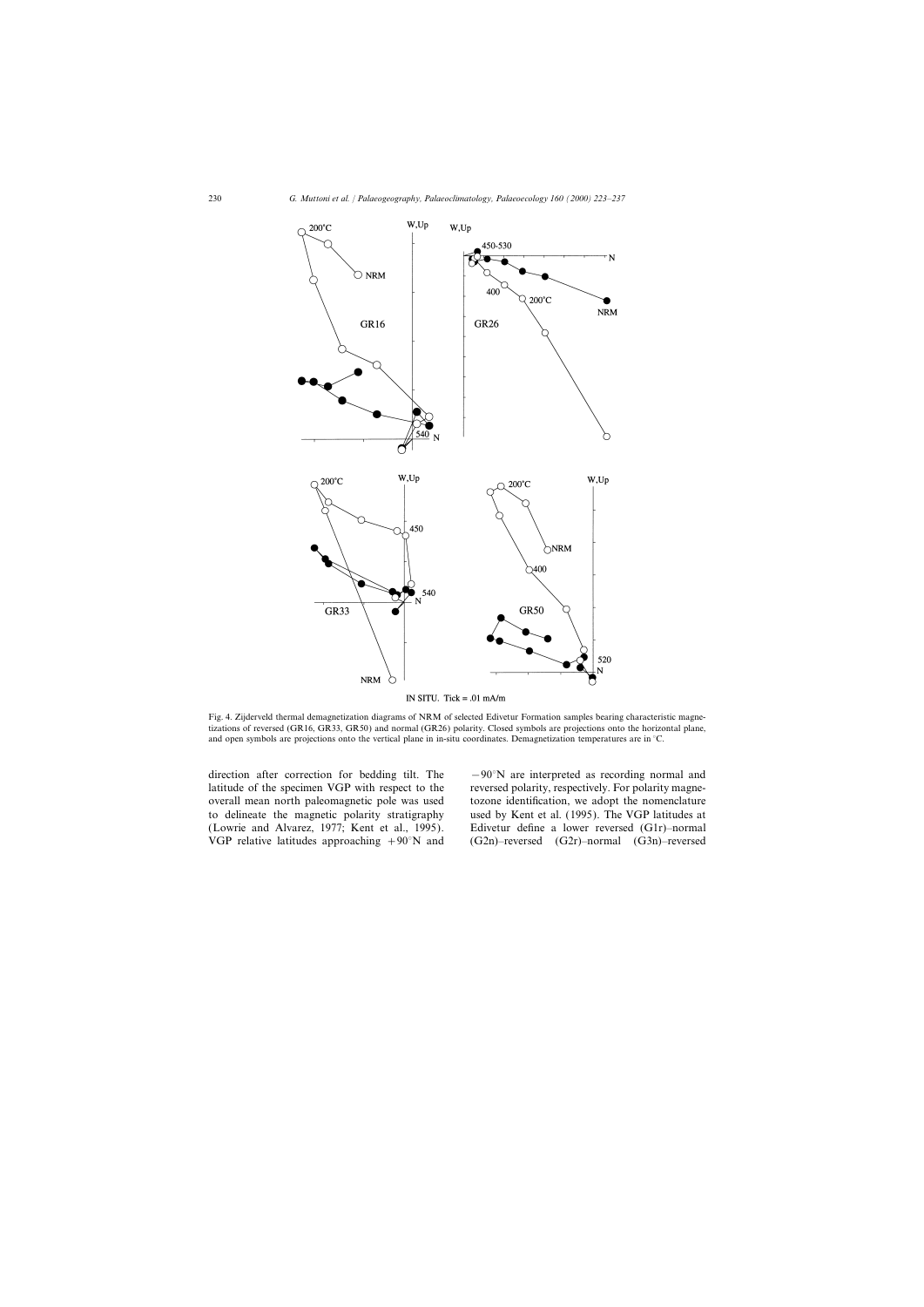

Fig. 5. Equal-area projections before (in situ) and after bedding tilt correction of the characteristic component directions from the Edivetur Formation.

(G3r) polarity sequence (Fig. 2). Two normal Belvedere (Brack and Muttoni, in press), and therefore reported as half bars in the magnetic et al., 1998), and Stuores (Broglio Loriga et al., polarity column, are embedded within reversed 1999) (Fig. 6). Data from Edivetur complete parmagnetozone G3r (Fig. 2). The Pelsonian/Illyrian tially this Middle Triassic composite record across boundary as based on foraminifer biostratigraphy the Pelsonian/Illyrian (Anisian) boundary. We falls between about meters 15.5 and 17 at the top propose that the predominantly reversed magnetic of reversed polarity magnetozone G2r. polarity stratigraphy of the Edivetur Formation

data from the literature from Kçira, Chios, tions is, however, at present hardly possible Nderlysaj, Dont-Monte Rite, Vlichos, because of the fragmentation and incompleteness Frötschbach/Seceda and Aghia Triada (Muttoni of the magneto-biostratigraphic data in the et al., 1998 and references therein), Pedraces and Illyrian-basal Ladinian time interval.

polarity intervals, each defined by only one sample Mendlingbach, Gamsstein and Mayerling (Gallet partly correlates with the reversed portion of the *5.1. Correlations with sections from the literature* Nderlysaj section from the Albanian Alps as well as with the Dont-Monte Rite section from the We compare our results from Edivetur with Dolomites. Precise correlation amongst these sec-

| ີ         |                    |                         |                      |        |                              |                                                            |                                               |                                 |                              |
|-----------|--------------------|-------------------------|----------------------|--------|------------------------------|------------------------------------------------------------|-----------------------------------------------|---------------------------------|------------------------------|
|           | In-situ            |                         |                      |        |                              | Tilt-corrected                                             |                                               |                                 |                              |
| Paleopole | $N_1/N_2$<br>71/50 | Dec.<br>$25.5^{\circ}E$ | Inc.<br>$59.7^\circ$ | ĸ<br>7 | $\alpha_{95}$<br>$8.5^\circ$ | Dec.<br>$37.6^{\circ}$ E<br>Long. $= 132.4$ <sup>o</sup> E | Inc.<br>$42.2^\circ$<br>Lat. $= 53.8^\circ$ N | k<br>$dp/dp = 6.3/10.3^{\circ}$ | $\alpha_{95}$<br>$8.4^\circ$ |

Table 1 Paleomagnetic directions from the Edivetur Formation

 $N_1$  is the number of standard 11.4cc specimens cut from core samples;  $N_2$  is the number of the paleomagnetic directions used to calculate the mean. Dec., Inc.: declination and inclination; *k*: Fisher precision parameter; a <sup>95</sup>: Fisher radius of cone of 95% confidence about the mean direction; Long., Lat.: longitude and latiude of paleomagnetic ploe; dp/dp confidence oval abot the paleomagnetic pole.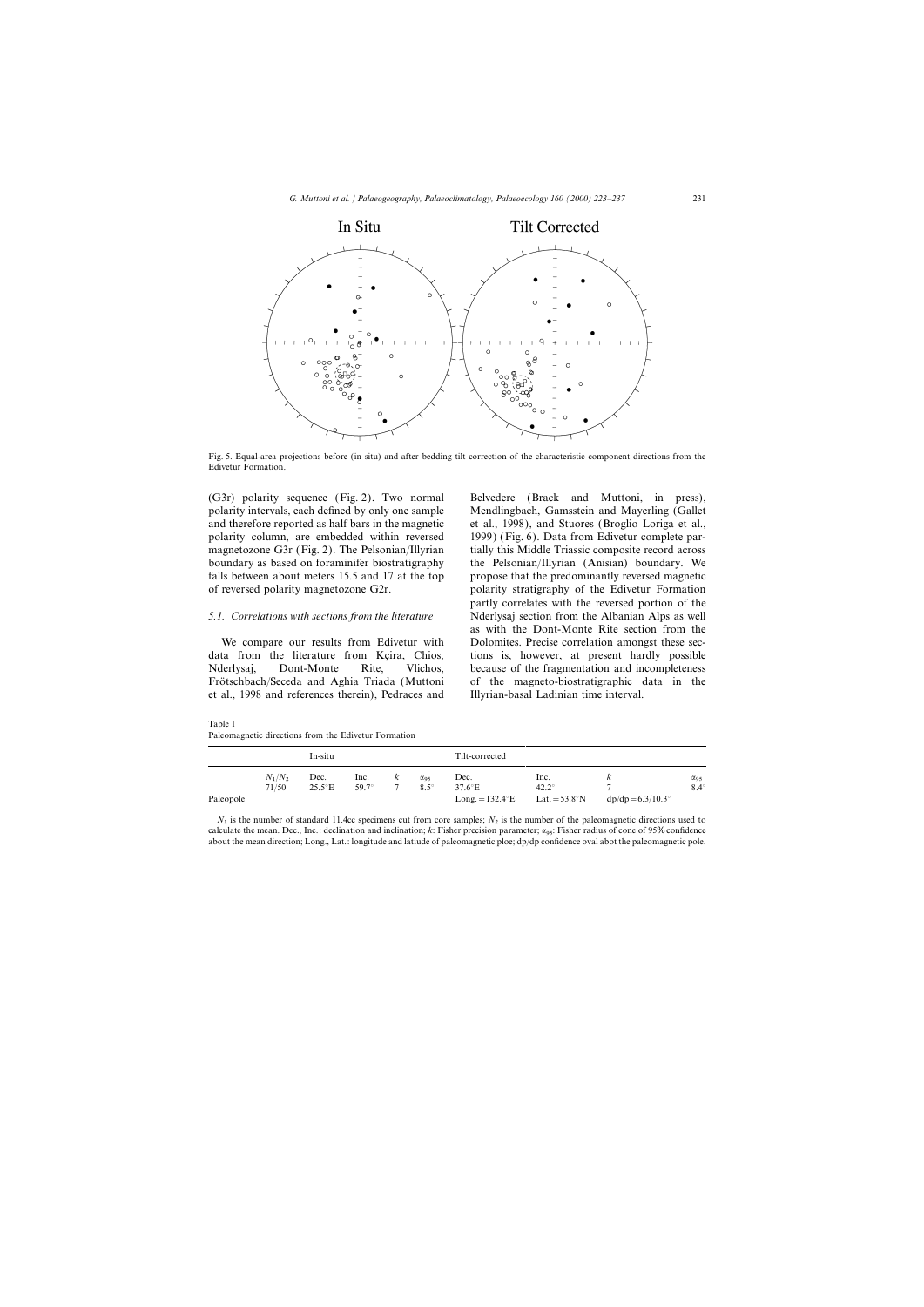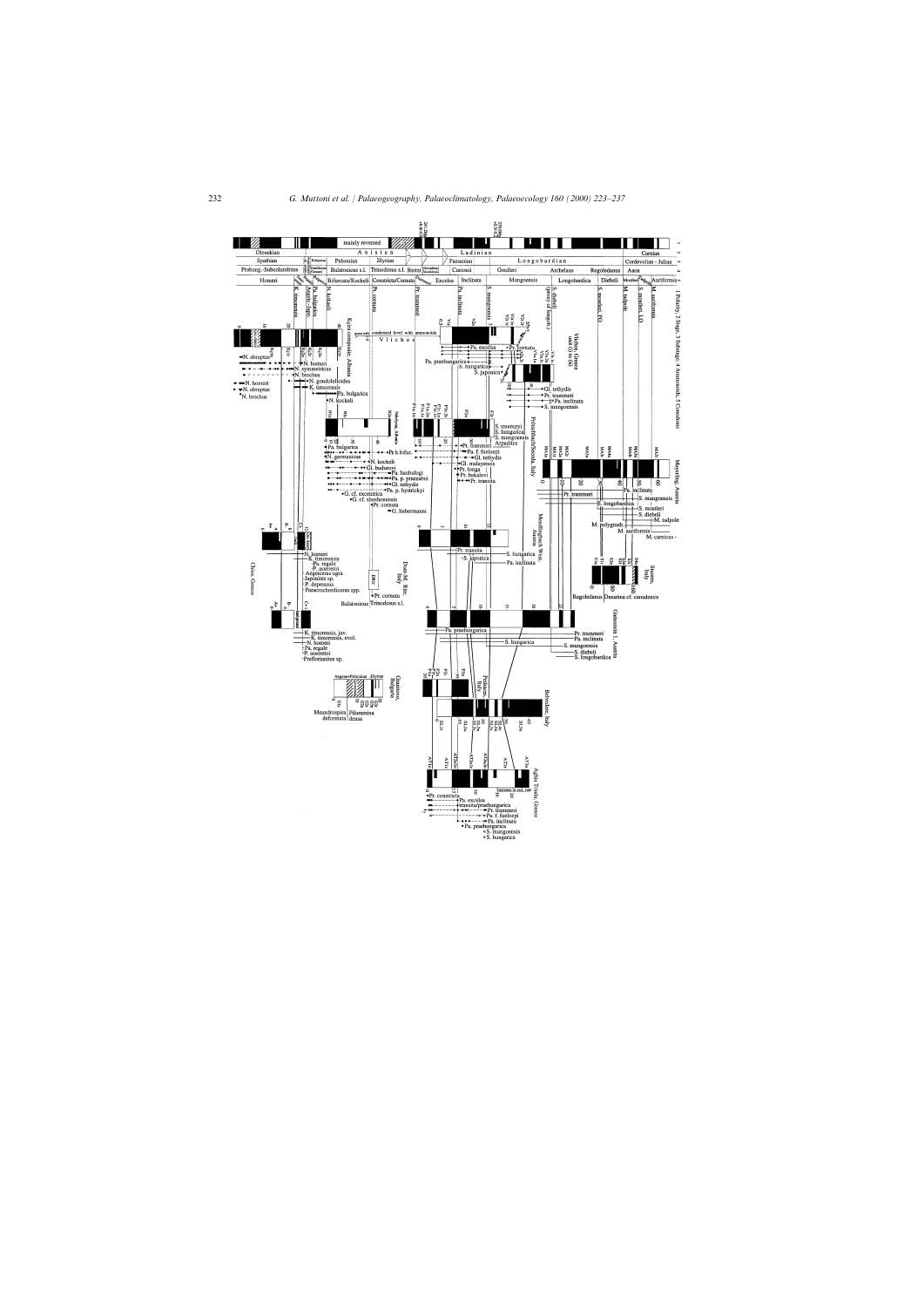Finally, it is still difficult to incorporate or correlate the magnetic polarity stratigraphy from mainly continental redbed sections from Eastern Spain and Western US (Molina-Garza et al., 1991) because of the limited and endemic biostratigraphic control and the generally lower sampling resolution in the available continental sequences for the Middle Triassic.

## **6. Tectonic interpretation**

The paleomagnetic data from Edivetur yield a tilt-corrected paleomagnetic pole that lies at Long. 132°E, Lat. 54°N (Table 1) very close to the Triassic portion of the Laurussia apparent polar wander path of Van der Voo (1993) (Fig. 7). A paleolatitude of about 24°N and a declination of 38°E at Edivetur compare well with the value of Fig. 7. Paleomagnetic pole from the Middle Triassic Edivetur paleolatitude and declination of  $21^{\circ}N/40^{\circ}E$  Formation of this study and Late Permian and Triassic sedi-<br>e Triassic Laurussia paleopole. The agreement is 1980) (black dots), are compared with the apparent polar further enhanced if only the  $N=42$  full polarity wander path of Laurussia of Van der Voo (1993, table 5.7) further enhanced if only the  $N=42$  full polarity<br>directions at Edivetur are taken into account (i.e.<br>excluding  $N=8$  directions with VGP latitudes com-<br>prised between  $-45$  and  $45^{\circ}$ ), which yield a value<br> $\frac{1}{2}$  va of paleolatitude of  $21.5^\circ$ N and declination of  $38^\circ$ E. (two options, see Van der Voor, 1993, 1993, table 5.7), and the form of  $\alpha$ These data suggest that no significant tectonic displacement with respect to stable Europe took place at Edivetur since the Middle Triassic, i.e. whose European affinity therefore finds paleomagduring deformation of the Balkanides in the netic confirmation. Mesozoic and Cenozoic. No useful paleomagnetic Paleomagnetic data from Late Permian and



ments from Smolianovci and Bov, respectively (Nozharov et al., Jurassic', 'Jl' is Lower Jurassic, 'uJm' is upper Middle Jurassic (two options, see Van der Voo, 1993, table 5.7), and 'Kl' is

data are presently available from the Moesian Triassic sediments from Smolianovci and Bov, platform located north of the Balkanides thrust- respectively (Nozharov et al., 1980) (Fig. 1a) seem and-fold belt (Fig. 1a). We propose that data from to indicate, instead, that a small, approximately Edivetur, located at the very front of the Fore-  $10-15^{\circ}$  counter-clockwise rotation with respect to Balkan, north of the major north-vergent Eocene Europe/Moesia occurred south of the study area thrusts, can be used as proxy data for the paleogeo- (Fig. 7). These and other localities from the graphic position of the adjacent Moesian platform, Balkanides (Bergerat et al., 1998 and references

Fig. 6. Comparison of magneto-biostratigraphic data from the Edivetur section with data from the Tethys for the late Early to Middle Triassic time interval. Note the revised interpretation of the Vlichos section magnetostratigraphy with respect to Muttoni et al. (1998). Conodont names are taken from the original publications. According to two of us (K.B. and L.P.), however, conodont generic names should be changed as follows: *Gondolella regalis*, *G. excelsa*, *G. inclinata*, *G. praehungarica*, *G. fueloppi*, *G. bulgarica*, *G. hanbulogi*, *G. praezaboi*, *G. bystrickyi*, to *Paragondolella regale*, *Pa. excelsa*, *Pa. inclinata*, and so on; *Gondolella trammeri*, *G. cornuta*, *G. bakalovi*, *G. longa*, *G. transita*, *G. b. bifurcata* to *Pridaella trammeri*, *Pr. cornuta*, and so on; *Budurovignathus* to *Sephardiella*; *Chiosella* to *Kashmirella*. For further information on this nomenclatural issue, see Budurov (1998) and Budurov and Petrunova (1998).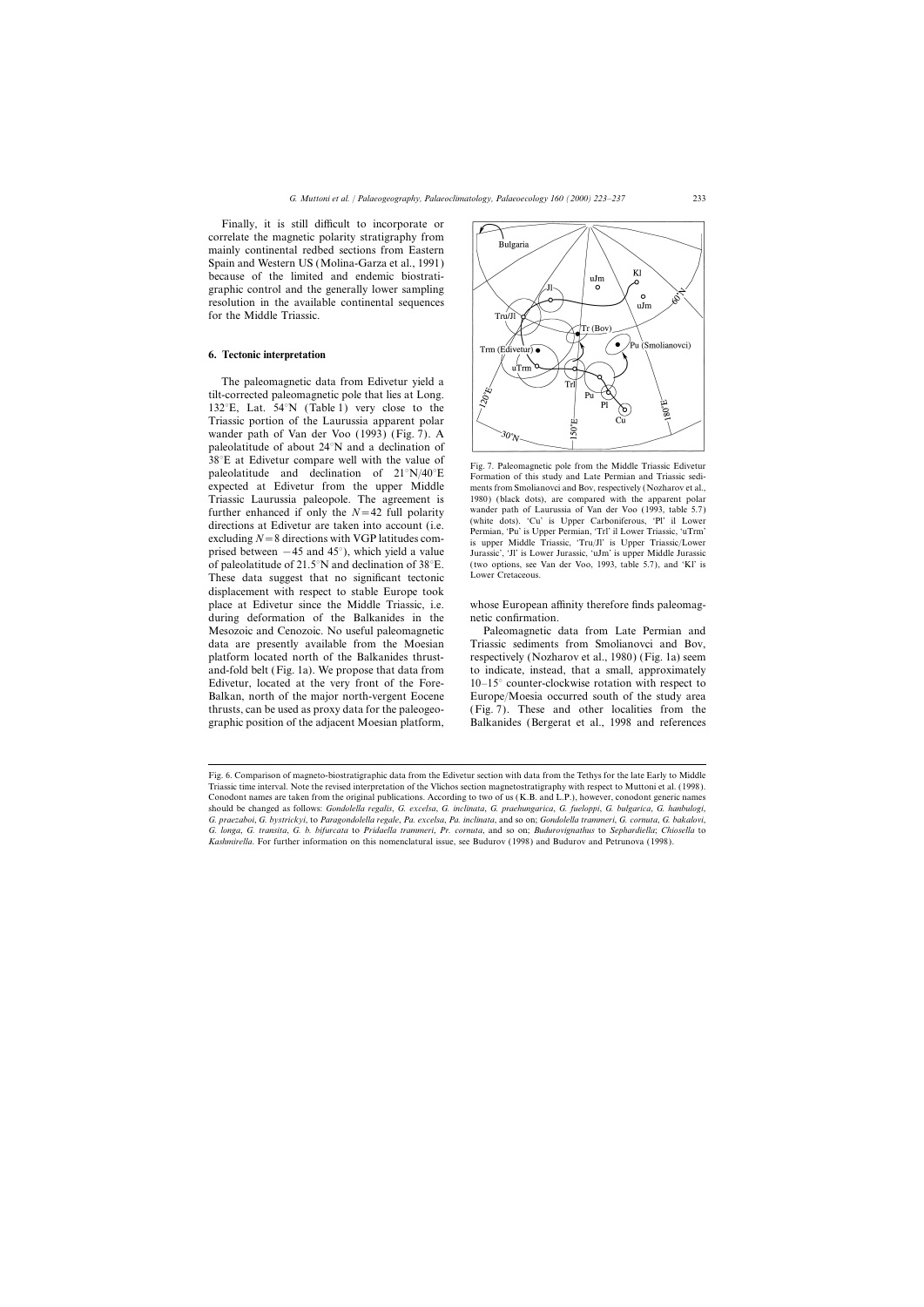therein) are located south of the major Eocene 230 Ma paleopole of Laurussia of Torcq et al. thrusts, and may have been affected by tectonic (1997) is used instead. rotation during thrusting. The paleomagnetic data of this study indicate

ture from other tectonic elements of uncertain transtensional trough (Do) (Fig. 8). The North position are used to reconstruct the paleogeogra- Dobrugea trough was floored by a thinned transiphy of the western Tethys at Middle/early Late tional or even true oceanic crust during the Middle Triassic Pangea times. We adopt a Pangea A-2 Triassic (as testified by MORB-type pillow basalts configuration very similar to that of Muttoni et al. of the Niculitel Formation, Savu, 1986). The North (1996a), characterized by internal mobility induced Dobrugea trough is interpreted as a back-arc basin by incipient transformation into A-1 type configu- resulting from the northward subduction of the rations. The Pangea reconstruction proposed here Neo-Tethys ( Vardar) or Paleo-Tethys ocean (Fig. 8) does not change substantially if the underneath the Moesian platform. Back-arc exten-

a paleolatitude of 21–24°N for the Moesian platform consistent with a position along the southern **7. Paleogeographic interpretation** margin of Europe, from which it may have been partially separated, but not completely detached Paleomagnetic data of this study and the litera- or sensibly rotated away, by the North Dobrugea



Fig. 8. Paleogeographic reconstruction of the western Tethys in the Middle/early Late Triassic. 'TTL' is the Tornquist–Teisseyre Lineament, 'Do' is Northern Dobrugea, 'Moesia' is the Moesian platform, 'NCA' are the Northern Calcareous Alps, 'Va' is the Vardar ocean, 'TCR' is the Transdanubian Central Range, 'SA' are the southern Alps, 'P-B' is the Pindos–Krasta–Budva deep-sea trough, and 'Iran' is the Iran–Afghanistan–Mega Lahsa block(s). The dark gray pattern represents truly oceanic setting, and the light gray pattern represents extended continental or transitional setting. See text for discussion.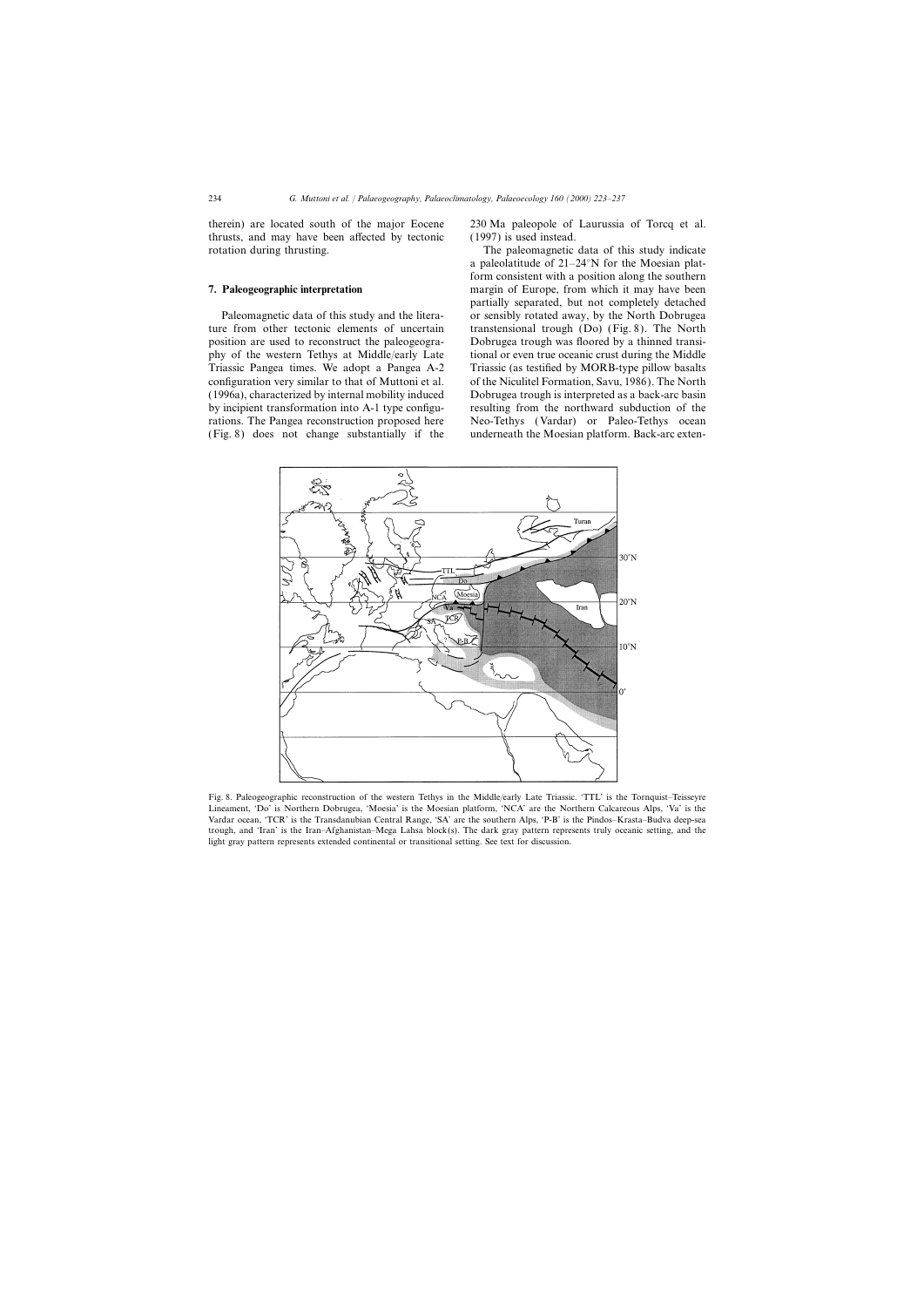sion was accompanied by transtension along the Alps/Moesia, enough room is left for the Vardar Tornquist–Teisseyre (TTL) or associated linea- ( Va) transtensional deep-water to oceanic basin ments that mark the modern-day boundary with (e.g. Pamic et al., 1998). Recently published

Austria were recently investigated paleomagneti- 1997, 1998) can be used as proxy data for the cally at three main Upper Anisian to Lower paleolatitude of the Pindos–Krasta–Budva deep-Carnian sections: Mayerling, Mendlingbach and water basin (P–B), which attains a position of Gamsstein (Gallet et al., 1998; see also Fig. 6). about  $13-15^\circ N$  (Fig. 8). The average inclination indicates that the Northern Finally, more to the east, in a truly oceanic Calcareous Alps were located at about 19.5°N, in setting, the Iran–Afghanistan–Mega Lahsa substantial agreement with the paleolatitude block(s) navigates to the north to eventually collide expected from the Laurussia pole (i.e.  $21^{\circ}$ N) (Van with the southern margin of Europe in the der Voo, 1993, table 5.7), and not far from Moesia. Middle/Late Triassic ( Wensink, 1982 and refer-The average declination at Mayerling and ences therein; Ricou, 1996; Besse et al., 1998). Gamsstein of 95°E indicates a 58° clockwise rotation relative to the Laurussia pole (or 107° relative to West Gondwana), in agreement with the consis- **8. Conclusions** tent pattern of clockwise paleomagnetic rotations observed in the Adnet Limestone of Liassic age We found a dual-polarity component of magne- (Channell et al., 1992). Data from the Northern tization of presumed Anisian (Middle Triassic) Calcareous Alps do not conform to the African age in the biostratigraphically dated Peri-Tethyan polar wander loop typically observed in Adria Edivetur Formation from northwestern Bulgaria. data. The Northern Calcareous Alps are there- This component delineates a magnetic polarity fore interpreted as a unit of non-Africa affinity stratigraphy that was tentatively correlated with (European?), facing to the east the western Tethys, magneto-biostratigraphic data from Tethyan secand which underwent clockwise rotation in post- tions from the literature. Despite these new results, Liassic times (Channell et al., 1992; Channell, a gap of data of Illyrian (Anisian) age is still 1996). present in the Middle Triassic marine magnetic

The Transdanubian Central Range (TCR) of polarity time scale. northern Hungary, located between the western The study area of Edivetur is located adjacent Carpathians to the north and the Zagreb–Kulcs to the Moesian platform in the Fore-Balkan lineament to the south in modern-day coordinates, domain, which is the less deformed frontal portion is considered to have moved in conjunction with of the Balkanides thrust-and-fold belt. Paleo-West Gondwana since at least Late Cretaceous magnetic data from Edivetur have European times, to undergo successively an approximately affinity, and, in virtue of the regional structural 30° counter-clockwise rotation of thrust sheets setting of the Fore-Balkan domain, they are used probably during Pannonian deformation in the as proxy data for the paleogeographic position of Cenozoic (Channell, 1996). Therefore, in Pangea the Moesian platform in the Middle Triassic. The times, the Transdanubian Central Range was the Moesian platform was located at  $21-24°N$  along northeastern 'bulge' of the African promontory of the southern margin of Europe in a position similar Adria (Van der Voo, 1993) and is predicted to to that proposed by Dercourt et al. (1993). The have a paleolatitude similar to that of the Southern Moesian platform was probably only marginally Alps (SA), i.e. about 15.5°N (Muttoni et al., 1996a separated, but not rotated away, from the upgraded with data from Broglio Loriga et al., European margin by the North Dobrugea trans-1999 and Brack and Muttoni, in press). tensional trough interpreted as a back-arc basin

Central Range and the Northern Calcareous Neo-Tethys (Vardar) or Paleo-Tethys ocean.

the East European Platform. Middle Triassic paleomagnetic data from Albania The Northern Calcareous Alps (NCA) of and Greece (Muttoni et al., 1996b; Muttoni et al.,

In between the Southern Alps/Transdanubian resulting from the northward subduction of the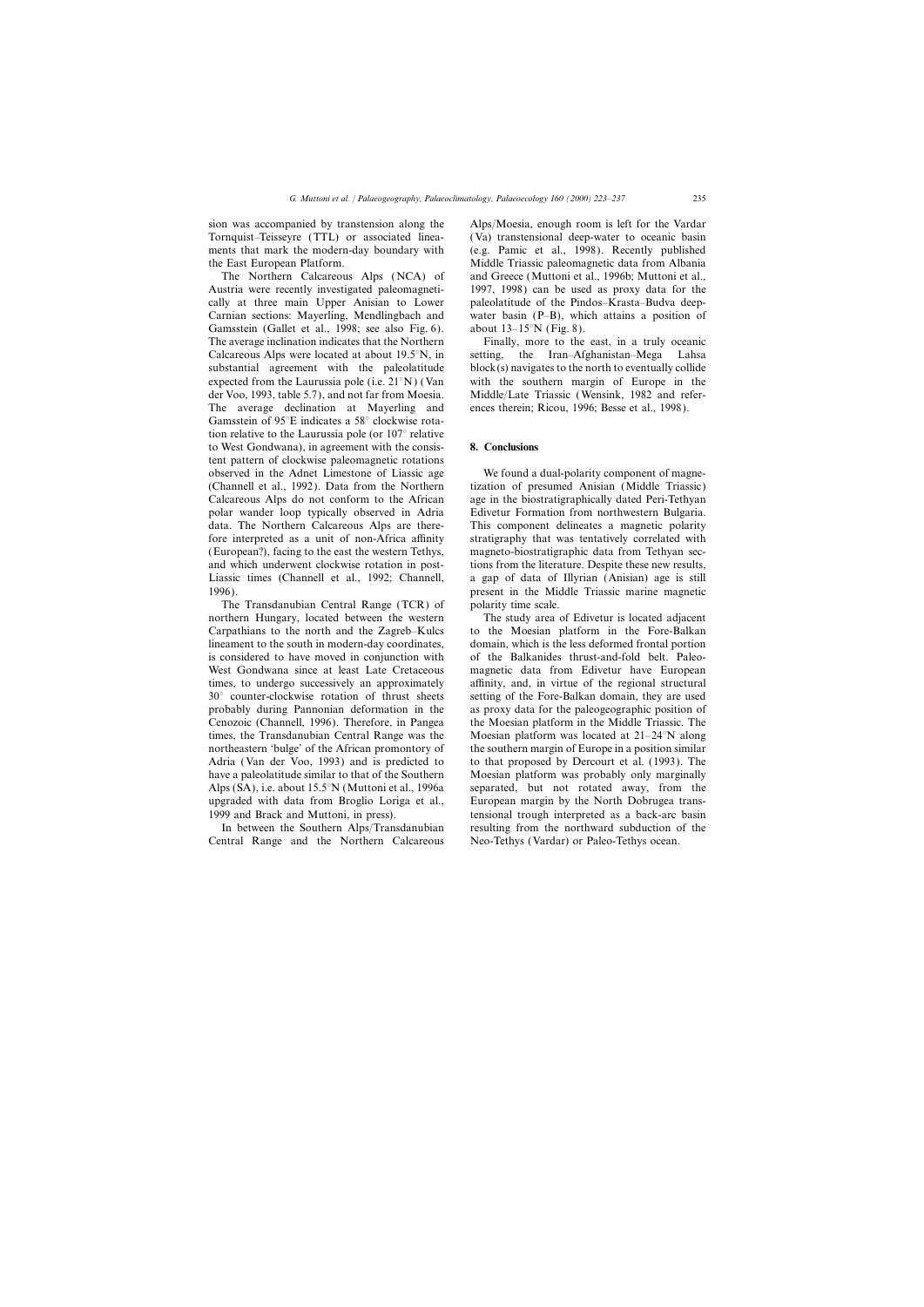- matchenco, P., Tzankov, Tz., Popov, N., Dimitrova, R., Bergerat, F., Martin, P., Dimov, D., 1998. In: Crasquin-Soleau, Nikolov, T., Aladzhova-Khrischeva, K., Tchounev, D., Fili- S., Barrier, E. (Eds.), The Moesian Platform as a key for pov, L., 1995. Explanatory note on the Geological map of understanding the geodynamical evolution of the Carpatho- Bulgaria 1:100.000, Sheet Knyazhevats and Belogradchik. Balkan alpine system. Peri-Tethys Memoir 3: Stratigraphy Committee of Geology and Mineral Resources, Geology and evolution of Peri-tethyan platforms. Mem. Mus. Natn. and Geophysics. in Bulgarian, 144 pp. Hist. Nat, Paris, pp. 129–150. Kent, D.V., Olsen, P.E., Witte, W.K., 1995. Late Triassic–ear- Besse, J., Torcq, F., Gallet, Y., Ricou, L.E., Krystyn, L., Saidi, liest Jurassic geomagnetic polarity sequence and paleolati- A., 1998. Late Permian to Late Triassic paleomagnetic data tudes from drill cores in the Newark rift basin, eastern North from Iran: constraints on the migration of the Iranian block America. Journal of Geophysical Research 100, through the Tethys Ocean and initial destruction of Pan- 14965–14998. gaea. Geophysical Journal International 135, 77–92. Kirschvink, J.L., 1980. The least-squares line and plane and the Brack, P., Muttoni, G., press. High-resolution magnetostrati- analysis of paleomagnetic data. Geophysical Journal of the graphic and lithostratigraphic correlations in Middle Trias- Royal Astronomical Society 62, 699–718. sic pelagic carbonates from the Dolomites (northern Italy). Lowrie, W., Alvarez, W., 1977. Late Cretaceous geomagnetic Palaeogeography, Palaeoclimatology, Palaeoecology, in polarity sequence: detailed rock and paleomagnetic studies press. of the Scaglia Rossa limestone at Gubbio, Italy. Geophysical Broglio Loriga, C., Cirilli, S., De Zanche, V., di Bari, D., Gia- Journal of the Royal Astronomical Society 51, 561–581. nolla, P., Laghi, G.F., Lowrie, W., Manfrin, S., Mastandrea, Lowrie, W., 1990. Identification of ferromagnetic minerals in a A., Mietto, P., Muttoni, G., Neri, C., Posenato, P., Rechi- rock by coercivity and unblocking temperature properties. chi, M., Rettori, R., Roghi, G., 1999. The Prati di Stuores/ Geophysical Research Letters 17, 159–162. Stuores Wiesen section (Dolomites, Italy): a candidate
- 
- 
- Stuores Wiesen section (Dolomites, Italy): a candidate Geophysical Research Letters 17, 159–162.<br>Global Stratotype Section and Point for the base of the Molina-Garza, R.S., Geissman, J.W., Van der Voo, R., Lucas, Carnian s Carnian stage. Rivista Italiana di Stratigrafia 105 (1),
- sian at the village of Granitovo Vidin District. Review of Triassic magnetostratigraphy.<br>
the Bulgarian Geological Society 21 (3)  $78-79$  in Research 96, B9, 14239–14261. the Bulgarian Geological Society 21 (3),  $78-79$ . in
- of Granitovo, Vidin District. Review of the Bulgarian Geo-<br>logical Society. 23 (2), 113–129, in Bulgarian logical Society 23 (2), 113–129. in Bulgarian.<br>durov. K., 1998. Middle Triassic paleoenvironment: climate. Muttoni, G., Kent, D.V., Meço, S., Nicora, A., Gaetani, M.,
- provincialism and biofacies control of conodont evolution.
- Budurov, K., Petrunova, L., 1998. Muschelkalk Conodonts as Triassic) Kçira Section, <br>Components of the Peri-Tethyan Conodont Fauna Epicon-<br>International 127, 503–514. Components of the Peri-Tethyan Conodont Fauna, Epicon-<br>
International 127, 503–514.<br>
Muttoni, G., Kent, D.V., Brack, P., Nicora, A., Balini, M., buch fur Geowissenschaften, Reihe B, Beiheft 5, Halle,
- Channell, J.E.T., Brandner, R., Spieler, A., Stoner, J.S., 1992. 146, 107–120.<br>Paleomagnetism and paleogeography of the Northern Cal-Muttoni, G., Kent, D.V., Meço, S., Nicora, A., Balini, M.
- Adria. In: Morris, A., Tarling, D.H. (Eds.), Paleomagnetism and Tectonics of the Mediterranean Region. Geological 285–302. Society Special Publication, 119–132. Nozharov, P., Petkov, N., Yanev, S., Kropacek, V., Krs, M.,
- 

**Acknowledgements** Paleoenvironmental Maps 1993. Gauthier-Villars, Paris, 307 pp.

- We thank Wout Krijgsman and Yves Gallet for<br>
Fallet, Y., Krystyn, L., Besse, J., 1998. Upper Anisian to Lower<br>
Carnian Magnetostratigraphy from the Northern Calcare-<br>
ous Alps (Austria). Journal of Geophysical Research 103 605–621.
- Harkovska, A., Tenchov, Y., 1963. First finding of fossil flora in the Buntsandstein of Bulgaria. Travaux sur la geologie **References** de la Bulgarie, ser. Paleontologie 5, 241.
	- Haydoutov, I., Yanev, S., Tronkov, D., Sapunov, I., Tchou-
	-
	-
	-
	-
- and Chinle Formations in central New Mexico: Implications<br>
dural K 1960. On the presence of Concidents in the Anisometric State of the North American apparent polar wander path and Budurov, K., 1960. On the presence of Conodonta in the Ani-<br>sian at the village of Granitovo Vidin District Review of Fransic magnetostratigraphy. Journal of Geophysical
- Bulgarian.<br>Bulgarian. Muttoni, G., Kent, D.V., Channell, J.E.T., 1996a. The Evolu-<br>durov K. 1962. Conodonts from the Anisian at the village tion of Pangea: Paleomagnetic constraints from the South-Budurov, K., 1962. Conodonts from the Anisian at the village tion of Pangea: Paleomagnetic constraints from the South-<br>of Granitovo, Vidin District, Review of the Bulgarian Geo-<br>ern Alps, Italy. Earth and Planetary Science
- Budurov, K., 1998. Middle Triassic paleoenvironment: climate, Muttoni, G., Kent, D.V., Meço, S., Nicora, A., Gaetani, M., provincialism and biofacies control of conodont evolution Balini, M., Germani, D., Rettori, R., 1996 In: Bagnolli, G. (Ed.), ECOS VII, Abstracts, 21–22. stratigraphy of the Spathian to Anisian (Lower to Middle durov. K., Petrunova, L., 1998. Muschelkalk Conodonts as Triassic) Kçira Section, Albania. Geophysical Journal
	- tinental Triassic International Symposium. Hallesches Jahr-<br>
	Muttoni, G., Kent, D.V., Brack, P., Nicora, A., Balini, M., buch fur Geowissenschaften. Reihe B. Beiheft 5. Halle. 1997. Middle Triassic Magneto-Biostratigraphy 28–29. Dolomites and Greece. Earth and Planetary Science Letters
- Paleomagnetism and paleogeography of the Northern Cal-<br>
Caetani, G., Kent, D.V., Meço, S., Nicora, A., Balini, M., Careous Alps (Austria). Tectonics 11 (4). 792-810.<br>
Gaetani, M., Krystyn, L., 1998. Towards a better defini careous Alps (Austria). Tectonics 11 (4), 792–810. Gaetani, M., Krystyn, L., 1998. Towards a better definition<br>Annell, J.E.T., 1996. Paleomagnetism and paleogeography of of the Middle Triassic magnetic polarity stratigraph Channell, J.E.T., 1996. Paleomagnetism and paleogeography of of the Middle Triassic magnetic polarity stratigraphy in the Adria. In: Morris. A., Tarling. D.H. (Eds.). Paleomagnetism Tethys realm. Earth and Planetary Scienc
- Dercourt, J., Ricou, L.E., Vrielynck, B. (Eds.), Atlas Tethys Pruner, P., 1980. A paleomagnetic and petromagnetic study